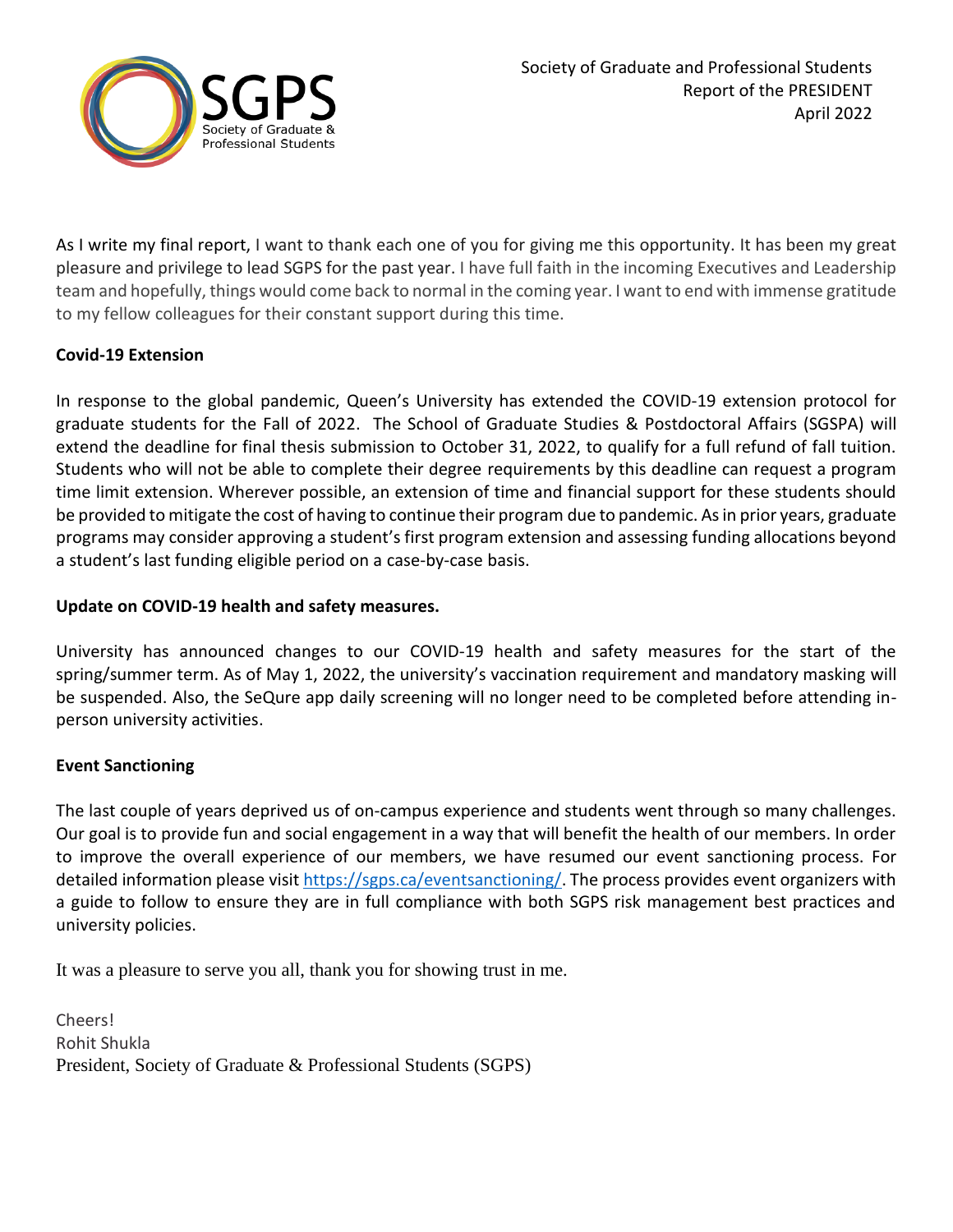

#### Hello everyone,

I hope that you are all doing well. After 2 months, the feature Friday challenges are continuing to be a success. Keira and I will be scheduling posts for the remainder of April and into May. Make sure to follow @queenssgps on Instagram to participate in these challenges and be entered to win a monthly prize.

In the past month I have hosted the last Cooking with Gramma's session for this semester. I would like to thank everyone who came out to these events, as well as the Queen's Women's association for their tremendous support throughout the year. I am optimistic that these events will continue again in the fall and hope that they may be able to return to an in-person environment.

I also collaborated with the Peer Health Educators to offer free fresh food boxes to ~30 participants. They received all of the ingredients for a fresh Buddha bowl, followed by an at home cooking session on Zoom. If you are interested in participating in events like this in the future please check out the Queen's University Be Well [website](https://www.queensu.ca/studentwellness/groups-events-trainings#fresh-food-box) and Instagram pages for updates.

### **Feature Friday Contest:**

We are continuing to run Feature Friday Challenges throughout our social media pages for the remainder of the semester. By participating in these challenges and interacting with our posts you will be entered into a monthly raffle for a \$25 prize.

Contest rules:

- By participating in our challenge (e.g. Go skating and tag the SGPS in a post or story showing that you are completing the challenge) you will receive 2 entries into the monthly raffle
- By interacting with our pages (e.g. liking or commenting on our posts, voting in our stories) you will receive 1 entry into the monthly raffle

**Food Insecurity Reources:** Please see below for a number of resources across campus for those suffering from Food Insecurity.

#### **Swipe it Forward**

Provides meals for students to Queen's cafeterias at no cost (requires a referral from an organization listed in their website) <https://dining.queensu.ca/swipeitforward/>

## **AMS Food Bank**

Open daily from 4-5pm allowing students to take 2 bags of groceries. Requires a valid Queen's student card. <https://www.amsfoodbank.ca/>

## **Kingston Partners in Mission Food Bank**

Kingston's main food bank. Requires an assessment of finances for potential users. Provides food hampers that provide sufficient food for 7-8 days.<https://www.kingstonfoodbank.ca/>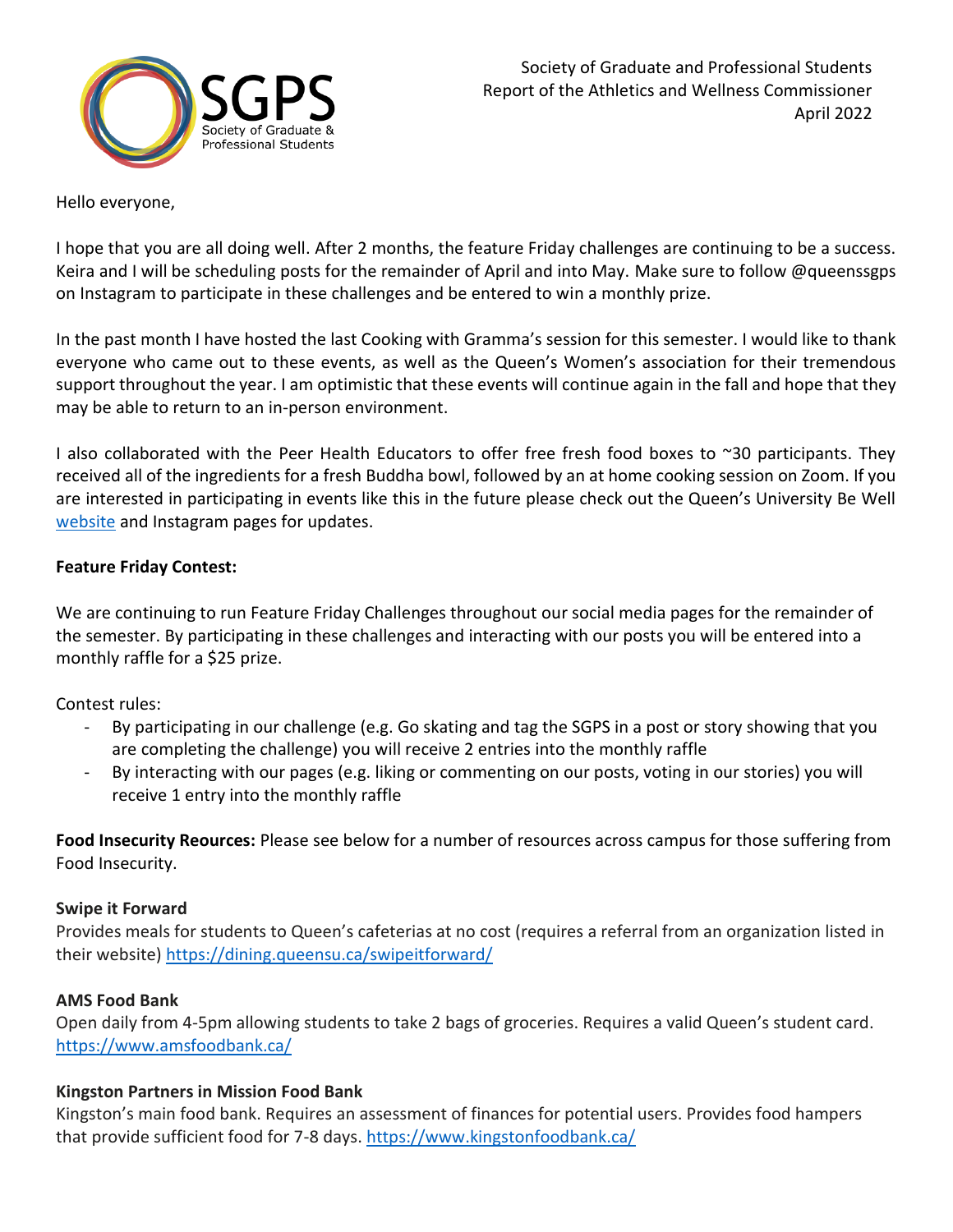## **Student Wellness Fresh Food Boxes**

Peer Health Educator volunteers put together Fresh Food Boxes for students to order and pick up on campus. Boxes contain all the fresh produce and key ingredients to prepare a quick, easy and healthy recipe which makes approximately 4 servings. Cost: \$5 a box. [https://www.queensu.ca/studentwellness/groups-events](https://www.queensu.ca/studentwellness/groups-events-trainings#fresh-food-box)[trainings#fresh-food-box](https://www.queensu.ca/studentwellness/groups-events-trainings#fresh-food-box)

#### **Queen's Good Times Diner**

A local student-run service that provides a wide variety of freshly prepared meals to any individuals in the Queen's and Kingston community experiencing any food insecurity. Our service currently runs every Sunday evening from 5:30 pm - 6:30 pm at [Chalmers United Church.](https://www.google.com/maps/dir/Chalmers+United+Church,+212+Barrie+St,+Kingston,+ON+K7L+2L8/@44.4898817,-78.3619238,8z/data=!4m9!4m8!1m0!1m5!1m1!1s0x4cd2ab017dd87701:0x217d8384debf95ab!2m2!1d-76.4907269!2d44.229275!3e0)<https://www.queensasus.com/good-times-diner>

As my time as a commissioner comes to an end, I would like to thank everyone that I have interacted and collaborated with in the past year. I am very grateful for this opportunity to work with an amazing group of individuals and have cherished all of the new experiences this role has brought me. I look forward to seeing some of the exciting events that will continue to come out of this commission in the future.

Sincerely,

Kassandra Coyle Athletics and Wellness Commissioner, SGPS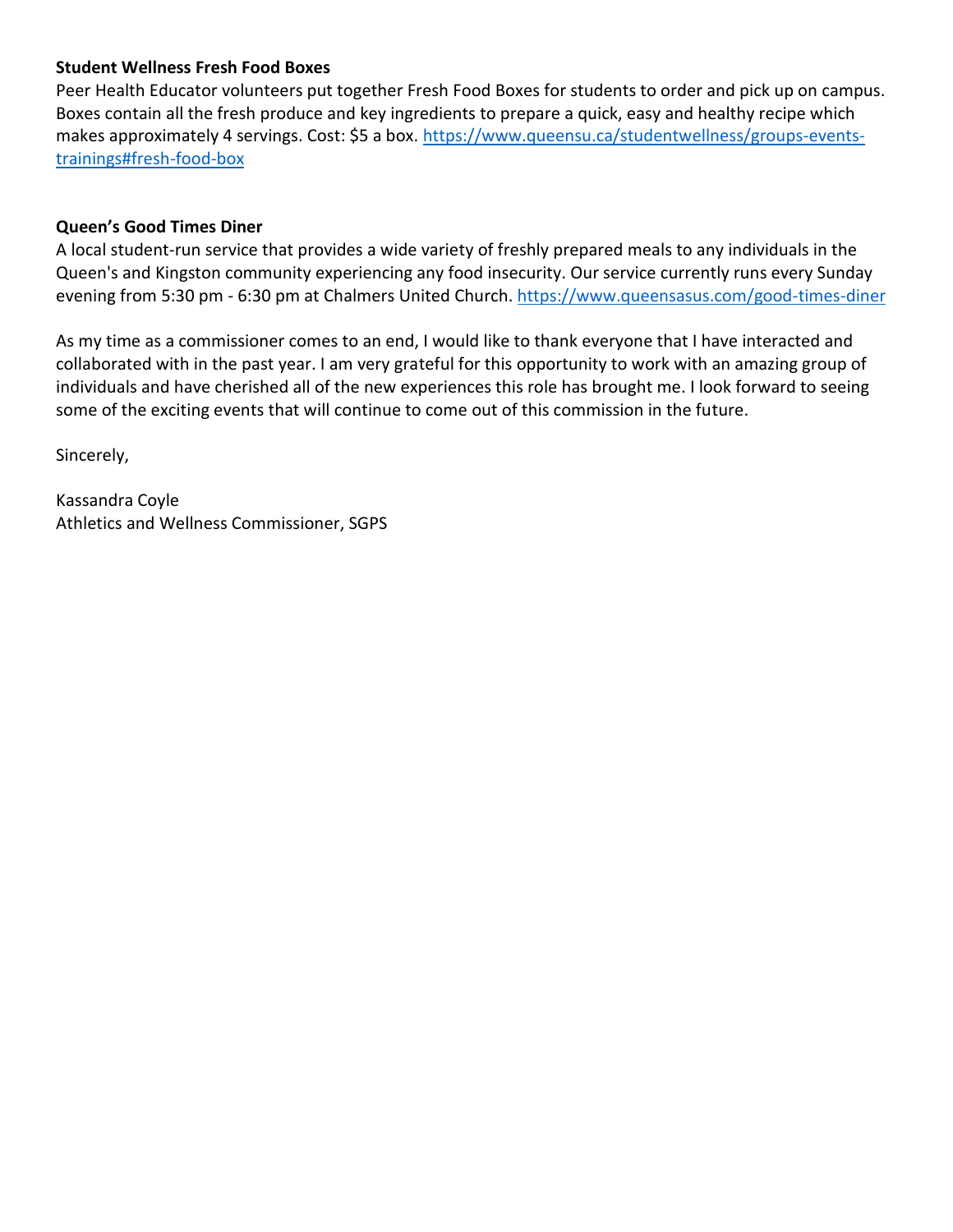

Good Evening Council Members,

It is with great exhaustion but even greater gratitude that I reflect on and write to you my final report as the Equity and Diversity Commissioner (EDC). This past year (much like the previous one) has seen a tremendous amount of change, globally, institutionally, and for most of us, individually. During my tenure as EDC I have done my absolute best to support as many groups as possible through as many channels as possible, from the institutional policy levels down to the personal levels. The following is a brief summary of the work I have done this past year. If you have any questions, comments, or concerns, please be sure to contact me a[t equity@sgps.ca](mailto:equity@sgps.ca) prior to Thursday April 28<sup>th</sup> 2022.

### 1. Advocacy and Support

During my tenure I have crafted messages of support to various groups facing difficult times due to violence committed by individuals or groups. These messages appear on the SGPS website [\(https://sgps.ca/news/\)](https://sgps.ca/news/).

I have also led or co-facilitated various events to provide support to various student groups (such as sharing circles and virtual talks). These events were well attended and not only ignited valuable, much-needed difficult conversations but also fostered meaningful personal connections between like-minded individuals creating support networks among attendees.

Finally, during my tenure I have also provided individualized support to SGPS members as needed. This included personal discussions on navigating graduate life as a marginalized individual and providing recommendations on appropriate resources as needed.

My work in advocacy and support of the SGPS membership led to well-grounded and informed engagement with my second goal of representing the membership through committee work.

## 2. Committee Work

- **BEAG** (Built Environment Advisory Group) Review of the Richardson Stadium and Duncan-McArthur Hall building projects, discussions and review of various institutional and provincial accessibility policies and requirements (QFADS, AODA), and coordination of the Accessibility Café series.
	- o For more information:<https://www.queensu.ca/accessibility/>
- **UCARE and sub-councils** *– Student Recruitment, Support, and Success* subcouncil: reviewed regular updates from Financial Aid, School of Graduate Studies and Post-Dorctoral Affairs, and Undergraduate Admission & Retention to ensure progress on PICRDI recommendations; *Inclusive Community* subcouncil: reviewed the use of the Diversity, Equity Assessment and Planning (DEAP) Tool and discussed how to improve website statement in appropriate ways, reviewed current EDII training/offerings at Queen's and how to address the inclusivity culture at multiple levels (student, staff, faculty, administration), and discussed other various inclusivity issues at Queen's; *Governance and Nominations* subcouncil: read, ranked, and discuss all new applicants for vacant positions on UCARE then provided recommendations to the council.
	- o For more information:<https://www.queensu.ca/inclusive/initiatives/university-council-antiracism-equity>
	- o PICRDI: <https://www.queensu.ca/inclusive/initiatives/picrdi>
- **PSAC901 Anti-Oppression Working Group** Planned and co-hosted a 'dis-orientation' event for students at the beginning of the year. Throughout the year we met regularly to discussion mobilization, workshops, and increasing resources available for BIPOC students. We focused on providing support in situations of crisis and safety. A series of workshops was originally planned however due shifting priorities these projects were put on hold and may be attempted in the next year.
- **BIPOC Supports Working Group** with HREO and AMS Designed and printed posters, pamphlets, and cards with resources for students facing harassment and discrimination (H&D) and for bystanders who witness H&D. Planning of digital and physical package distribution across campus specifically targeting orientation events and student spaces.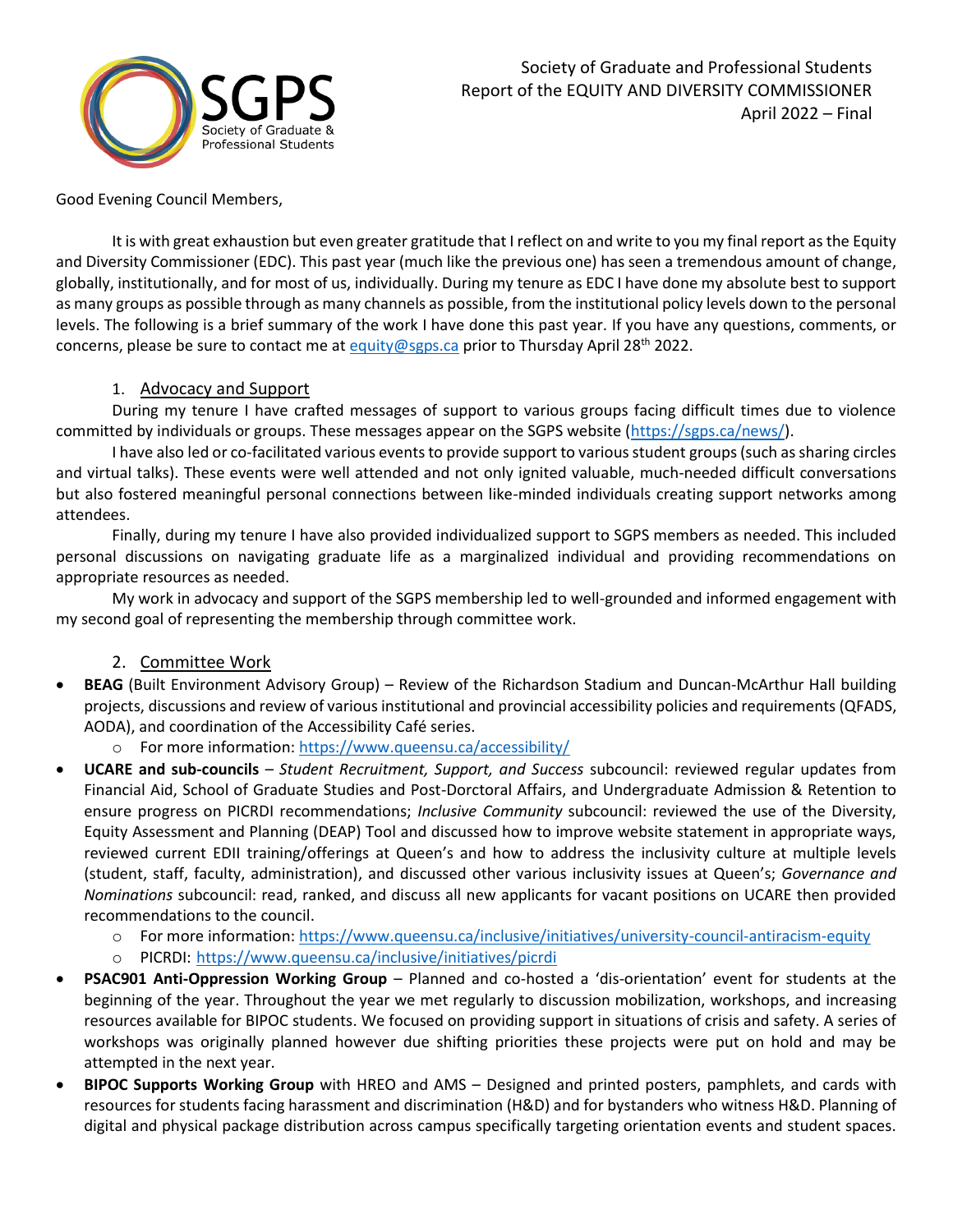Planning of a website hub for students who have experienced H&D with resources for specific demographics as well as planning a brief video to accompany the website. The website will include and expand upon these examples:

- o <https://www.queensu.ca/yellow-house/resources/us-us-resources-support-qtbipoc-student-success>
- o <https://www.queensu.ca/hreo/resources>
- **Student Mental Health Network** Organization of Mental Health Promotion week (January 24<sup>th</sup> 28<sup>th</sup>) and facilitation of three external mental health related surveys (Canadian Postsecondary Education Alcohol and Drug Use Survey, Canadian Campus Wellbeing Survey, or National College Health Association survey) – each student received only one survey invite. 30 'Care Packages' which include Student Wellness Services mental health promotion were provided by the Network to be distributed to SGPS members and will be distributed to attendees of various SGPS events.
- **(Deputy EDC) Provost's Action Group for Gender and Sexual Diversity (PAGGAS)** nothing to report.

#### 3. Projects: Soft Infrastructure Network

Continuing the work of my predecessors, the most rewarding achievement of my time as EDC has been the formation of the Soft Infrastructure Network. This group of I-EDIAA (Indigenization, Equity, Diversity, Inclusion, Accessibility, and Anti-racism) representatives across the various departments, schools, and programs which comprise the SGPS membership has met in 4 rounds of meetings (with a 5<sup>th</sup> round planned for the end of April 2022) to discuss equity issues and concerns accruing in their respective units. Together, the group brainstorms and collaborates to find/create resources and solutions to problem areas in each representative's department. Each representative has shared progress on various target projects within their department which inspires other department representatives to create similar projects and changes within their own units. The Soft Infrastructure Network encourages a cohesive I-EDIAA culture across Queen's and combats the current de-centralized and isolating nature of the institution. The group also provides much needed mental and emotional support to overburdened I-EDIAA representatives who often face heavy resistance in their work to change departmental culture and outdated views on equity issues. Some of the projects discussed include (but are not limited to):

- *I-EDIAA faculty hiring rubric*
- *Phonetic guide to name pronunciation of individuals within the department*
- *Equipment lending library*
- *Conference organization highlighting the marginalized experience within a field of study*

If you have any questions about the Soft Infrastructure Network please contact me before April 28<sup>th</sup> 2022. Our next round of meetings will be at the end of April, please reach out to me or your department's graduate/professional student EDII/EDI/I-EDIAA representative to inquire about the Network. If they have not yet participated, please encourage them to contact me to join!

In closing, it has been my absolute privilege to have worked in this EDC role over the past year. I have represented the needs of the SGPS membership, specifically members from marginalized identities, to the very best of my abilities and truly hope that I have made some impact, some progress on our collective journey to equity and liberation in this institution.

Gchi-miigwech bizindaawiyeg, M/W

Monica Garvie HBSc, MSc [equity@sgps.ca](mailto:equity@sgps.ca) *Equity and Diversity Commissioner Society of Graduate and Professional Students*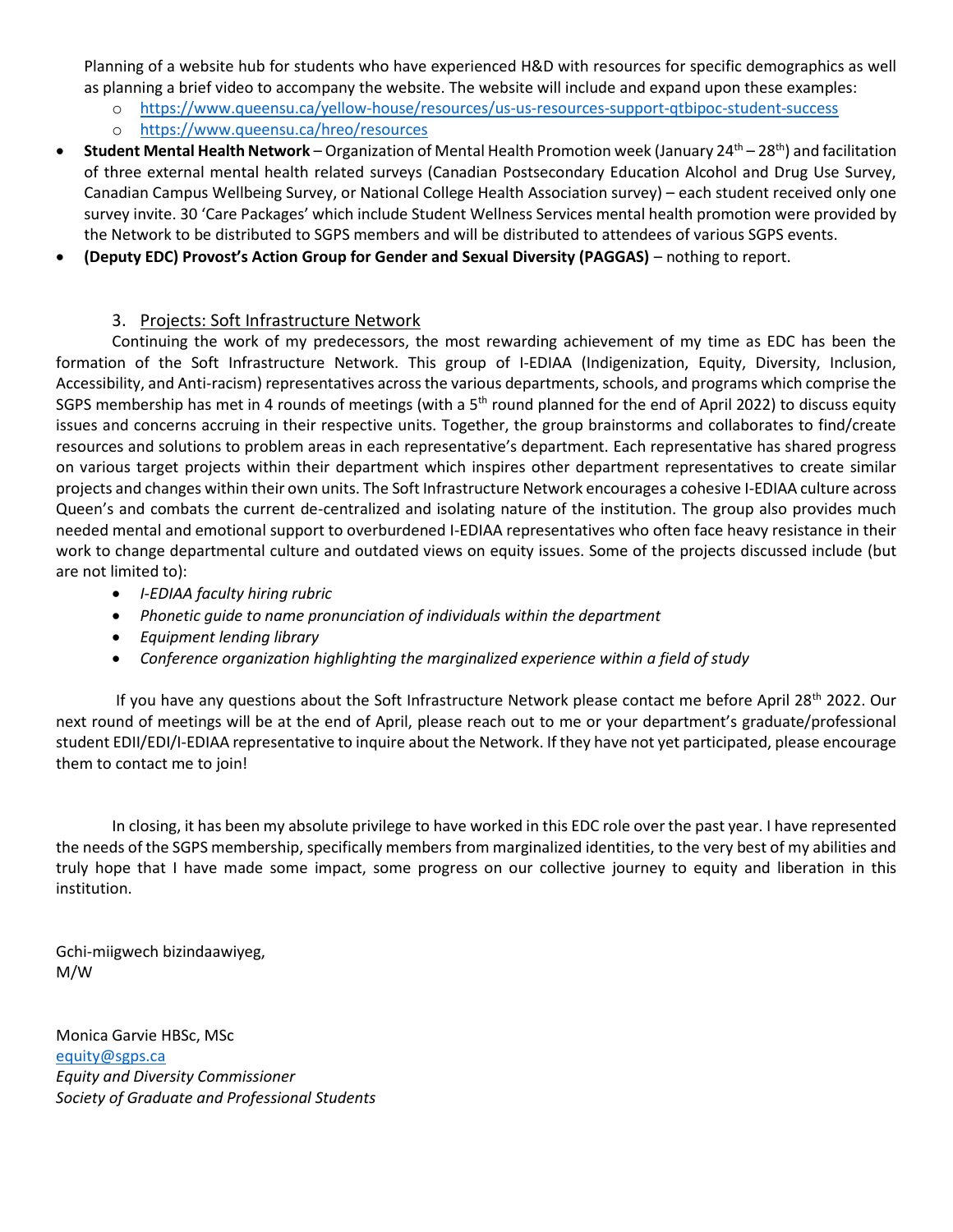

#### Hello everyone,

I hope everyone is staying healthy and have been able to enjoy some of the nice weather we have had recently.

During the last month, Derek and I have hosted a collaboration event with the Good Time Diner. This event was focused on highlighting the services provided by the GTD and to offer our members a nutritious and delicious free meal during these hectic times. This event was incredibly popular with all spots quickly filling up and the event ran very smoothly thanks to our SGPS member volunteers. This event would not have been possible without all of Derek's hard work, and he is to thank for it being such a success.

During April I am mainly focused on two things. The first is the SGPS awards. During March we announced the SGPS awards for this year and sent a call out for volunteers for the awards committee. We had huge interest in the awards committee and have closed of the application to be part of that. For the awards, the deadline is now May 8<sup>th</sup> at midnight and information about them can be found at SGPS Awards – [SGPS @ Queen's.](https://sgps.ca/sgpsawards/) Please share information about the awards (can be found on both our social medias and the website) with your department and consider nominating someone deserving in your program for an award.

The second task I have been focused on this month is preparing my transition manual and useful information and tips for the incoming Social Commissioner. I want them to be able to hit the ground running so I am trying to provide all the information I have learned over the last year.

Lastly, I just want to say thank you for this term and that I have really enjoyed working for the SGPS as a Social Commissioner and I look forward to working with some of you next year in another capacity.

Sincerely, Emilia Ganslandt Social Commissioner, SGPS